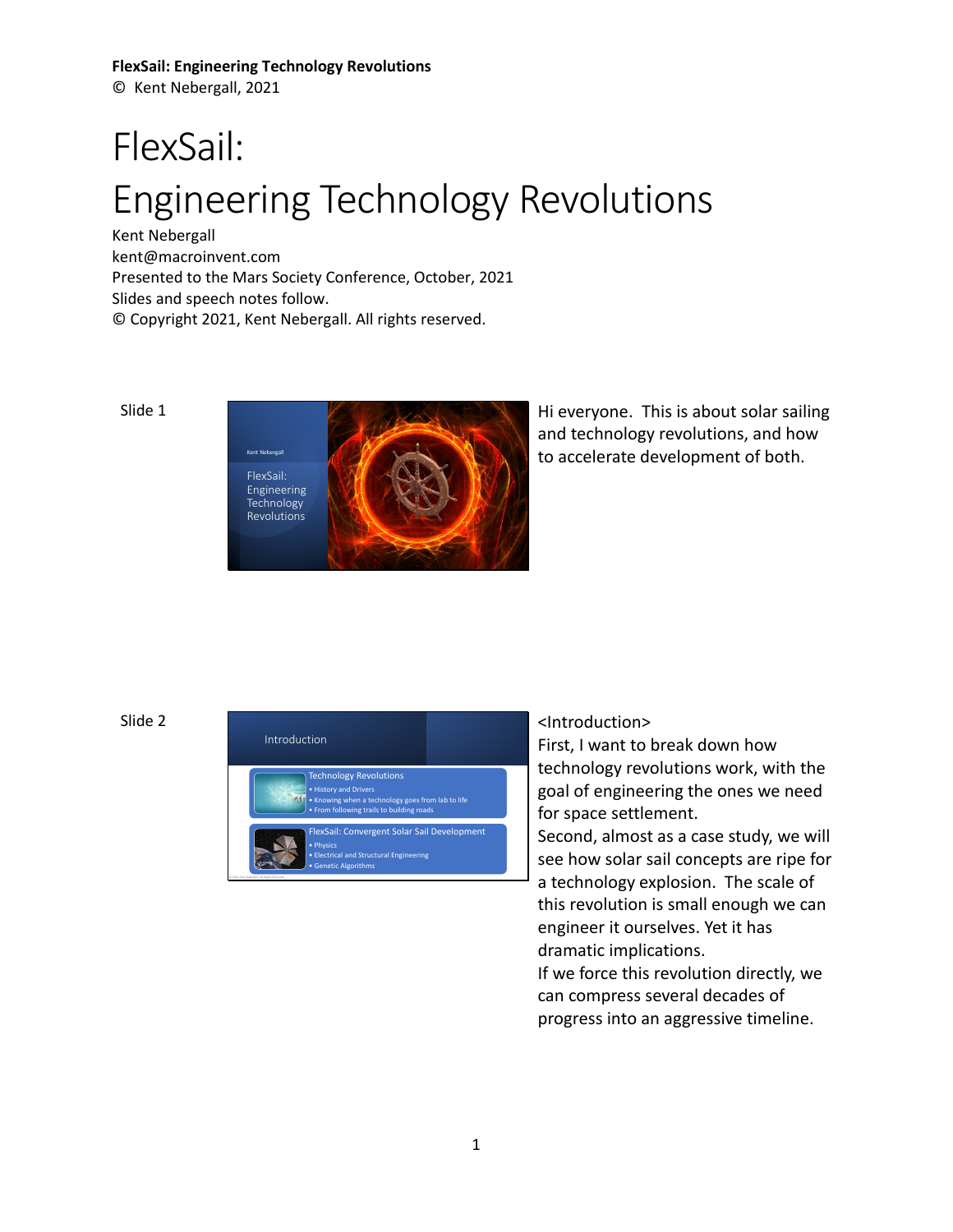© Kent Nebergall, 2021

Slide 3



# <SECADS>

Technology revolutions, and invention itself, have key components and a sort of life cycle.

So I came up with the acronym SECADS to explain each phase in order. We start with science – what is possible and what exists already in nature?

Second is engineering, what can we build that extends what is possible in the physical world?

Science and engineering are the left and right feet by which technology development walks. But that's just the beginning.

As new concepts are invented, they become available for convergence. Technology revolutions are typically several unrelated inventions that are used together in novel ways. Convergence is often mistaken for invention. Some books even confuse the two terms. But convergence is just an important phase of it. Convergence is the critical mass that ignites mainstream development. Just as science and engineering work together, affordability puts technology in more people's hands, which in turn drives democratization and makes technologies mainstream. These cycles drive investment, which drives innovation.

Mature technologies are then scaled in size and power to fit different niches in the ecosystem.

I've been developing this for several years. It started as SEA, then SEADS, and finally SECADS.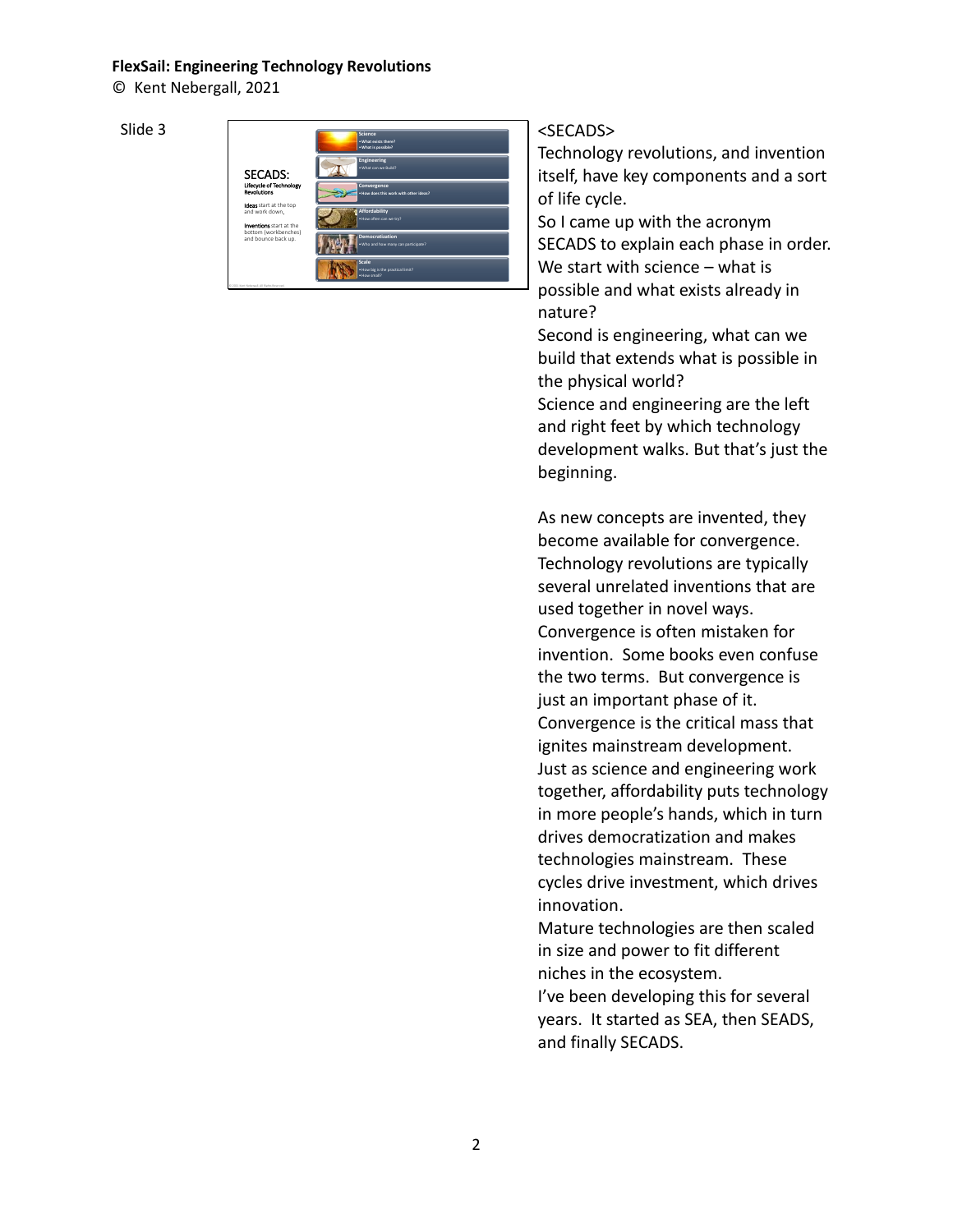© Kent Nebergall, 2021

# Slide 4

|         | STEM: Useful in Education, but Technically Wrong |                        |                    |                    |
|---------|--------------------------------------------------|------------------------|--------------------|--------------------|
| STEM IS | Science                                          | <b>Technology</b>      | <b>Engineering</b> | Math               |
| But     | Math                                             | is a Sub-Discipline of |                    | Science            |
| And     | <b>Technology</b>                                | is an instance of      |                    | Engineering        |
| Leaving | Science                                          |                        |                    | <b>Engineering</b> |

# <STEM>

We often talk of STEM in education, or Science, Technology, Engineering and Math. It's good when deciding what to study. But it's not literally true. Math is a hard science, therefore it's not really a separate field. Technology is simply an instance of engineering. A technology from the 1950's is simply the balance sheet of production engineering at the time. This is why SECADS consolidates all this into just science and engineering. STEM is a useful concept for education. But SECADS is a useful concept after you graduate.

# Slide 5

| <b>Convergence: Factorial Explosion</b>                                                      |                                                                                            |                                                            |
|----------------------------------------------------------------------------------------------|--------------------------------------------------------------------------------------------|------------------------------------------------------------|
|                                                                                              | $2!=2, 3!=6, 4!=24, 5!=120$                                                                |                                                            |
| Aircraft                                                                                     | <b>RADAR</b>                                                                               | <b>Voice Radio</b>                                         |
| <b>Basic Civil VFR planes</b><br>Mail Planes                                                 | <b>Weather Radar</b>                                                                       | Broadcast Radio, Television,<br>Point-to-Point Radio Comms |
| Observation aircraft<br><b>Uncontrolled Airports</b>                                         |                                                                                            | Aircraft radio relav                                       |
| Air Intercept, Early Warning (ground),<br>All-weather (Transport) aircraft, Radar Navigation |                                                                                            |                                                            |
|                                                                                              | Weather news in real time over broad area.                                                 |                                                            |
|                                                                                              | Air traffic control, Defense interception, Weather Aircraft<br>Safe airline transportation |                                                            |
| D 2021 Kent Nebergall, All Rights Reprived                                                   | 3 Inventions = 16+ Complex Systems                                                         |                                                            |

# <Convergence>

We should take a second to understand why Convergence is so powerful. Here are three major inventions- Aircraft, Radar, and Voice radio.

If we had a factorial combination, they would result in 6 categories of technology. But they are more powerful than that. We have sixteen major categories of invention out of three building blocks over a fifty-year span.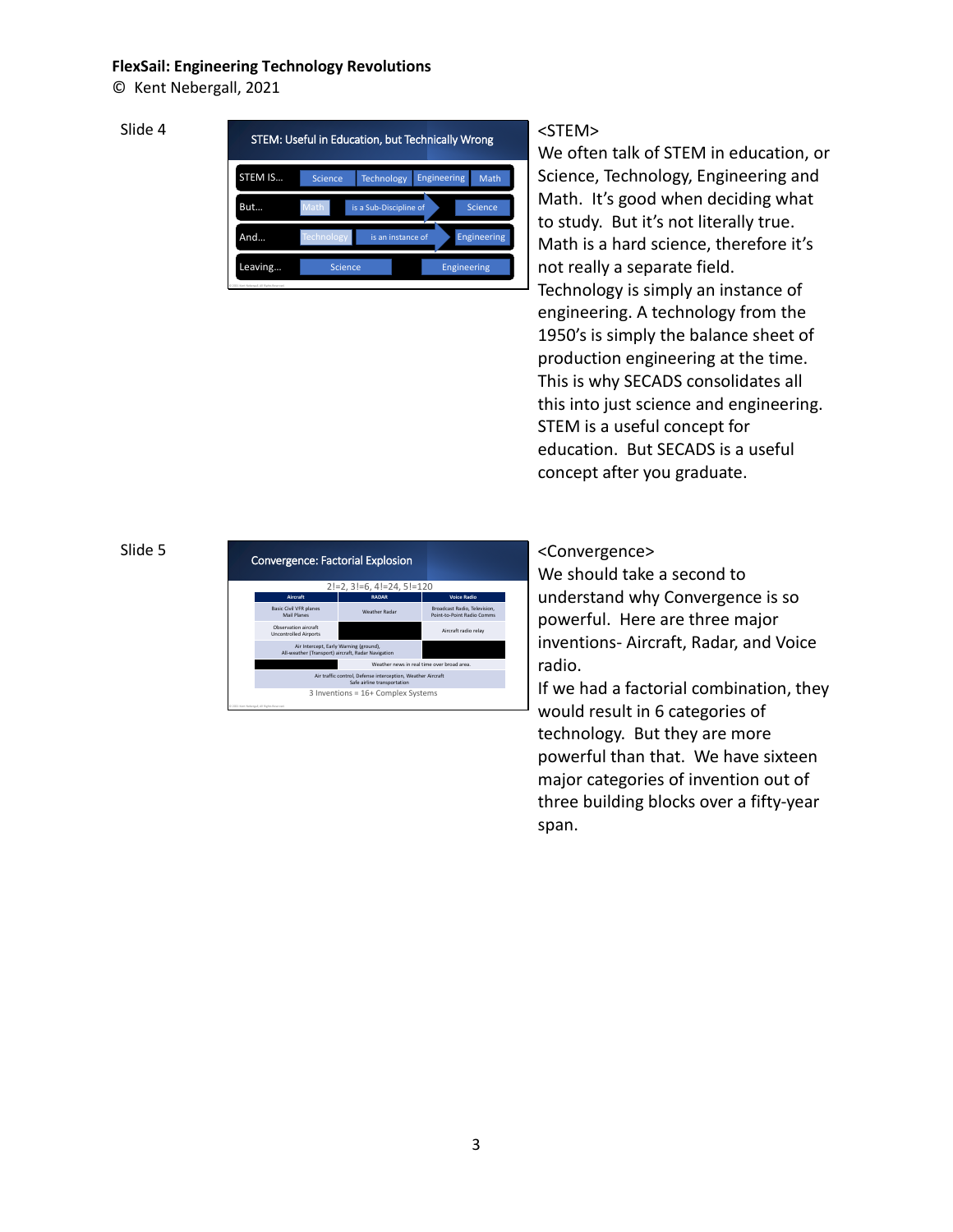© Kent Nebergall, 2021

Slide 6

|                                   | <b>Discovery or Invention</b>    | <b>SECADS</b>            |      | Year Creator                |
|-----------------------------------|----------------------------------|--------------------------|------|-----------------------------|
|                                   | <b>Static Drivers</b>            | $\mathbf{1}$             |      | 1745 Ren Franklin           |
|                                   | <b>Battery Invented</b>          | $\overline{ }$           |      | 1799 Alessandro Volta       |
|                                   | Electromagnetism                 | $\mathbf{1}$             |      | 1820 Hans Christian Oersted |
|                                   | Rotary Motion                    | $\overline{\phantom{a}}$ |      | 1821 Michael Faradav        |
|                                   | <b>FM Coils</b>                  | $\overline{z}$           |      | 1827 Anyos Jedlik           |
|                                   | Crude DC motors                  | $\overline{ }$           |      | 1832 William Sturgeon       |
|                                   | <b>Practical Electric Motors</b> | $\overline{a}$           |      | 1834 Davenport, von Jacobi  |
|                                   | DC Generator (dynamo)            | $\overline{\mathbf{a}}$  |      | 1864 Antoino Pacinotti      |
| History:<br><b>Flectric Motor</b> | Reversible<br>DC Generator/Motor | $\overline{a}$           |      | 1867 Siemens                |
|                                   | <b>Commercial Generators</b>     | $\Delta$                 |      | 1871 Zenobe Gramme          |
|                                   | Practical AC motor               | $\overline{4}$           |      | 1885 Galileo Farraris       |
|                                   | <b>Electric Trolley</b>          | $\overline{\mathbf{a}}$  |      | 1887 Frank Sprague          |
|                                   | <b>Induction Motor</b>           | $\overline{a}$           |      | 1887 Nicola Tesla           |
|                                   | Three-phase induction motor      | $\overline{3}$           |      | 1889 Mikhail Debrovolsky    |
|                                   | <b>Flectric Flevator</b>         | $\overline{a}$           | 1892 |                             |
|                                   | Electric Train (L- Chicago)      | $\overline{\mathbf{a}}$  | 1892 |                             |
|                                   | Lorentz Effect described         | $\overline{a}$           |      | 1895 Hendrik Lorentz        |
|                                   | <b>Reluctance Motor</b>          | $\Delta$                 |      | 2000 (many)                 |

# <Motor History>

As a case study, here is the history of electric motors. Basically who invented what when.

I've assigned a number to each phase of SECADS, so 1 is Science, 2 is Engineering, and so on.

We start with a slow realization over half a century that something is going on with electricity.

What started as small workbench models to prove different minor forces grew dramatically for about 35 years. Then when a practical electric motor is invented in 1834, we see a sudden jump in affordability. We now have an economic engine to drive the next sixty years of innovation. This drove investment in scientific experiments as well.

We then worked our way up from single-function experiments to systems that used several forces in combination to make efficient electric motors. Even today Reluctance Motors combine multiple forces in unique ways.

# Slide 7



# <SECADS Motor>

So I graphed this out. We have this sort of spark gap between science and engineering during the early discovery phase. This is to be expected. But once it jumps to commercial-scale affordability, there is an economic engine to take it out of the lab and into the factory.

It goes across a sort of fire break. It then becomes a new spark gap between Convergence and Affordability.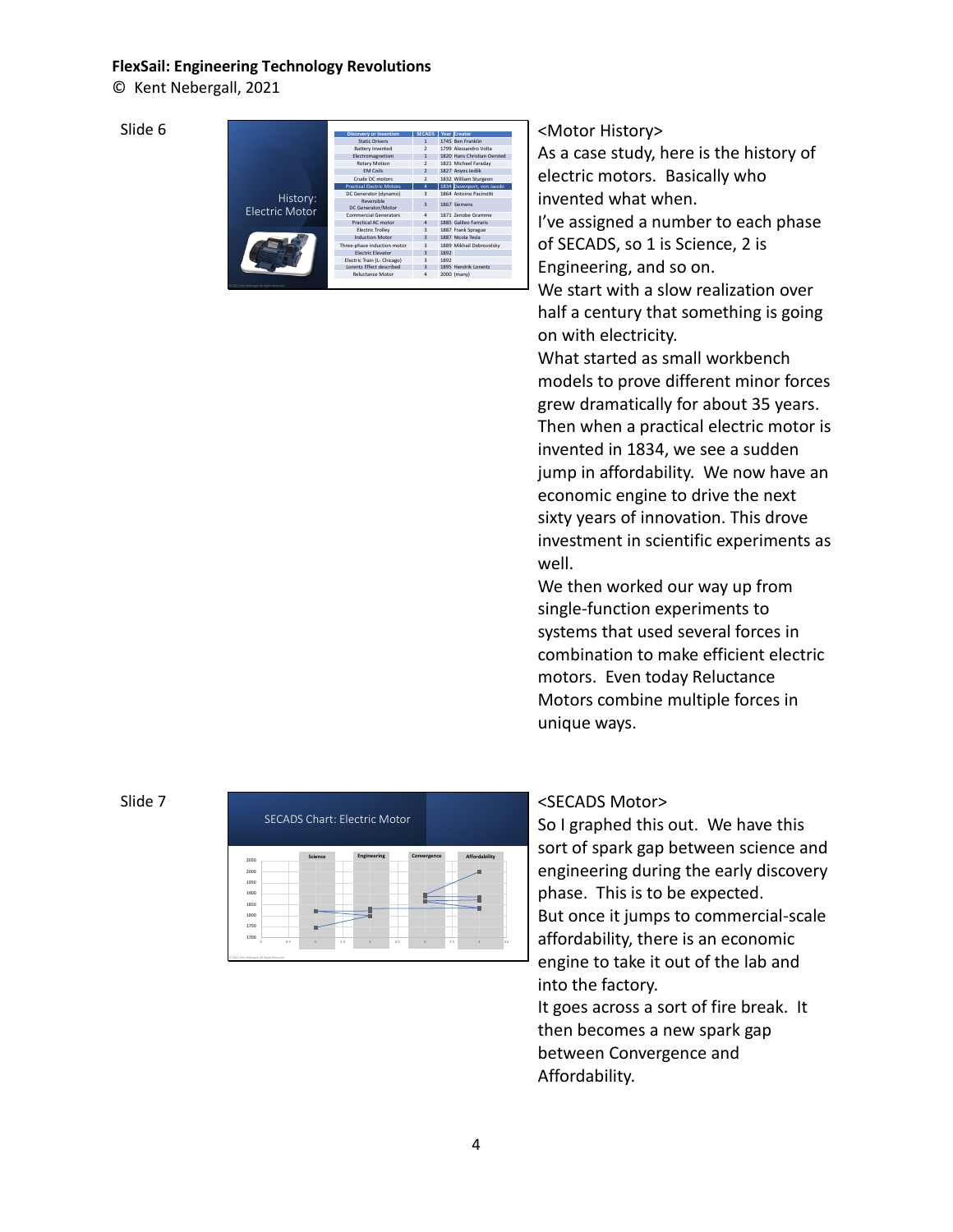© Kent Nebergall, 2021

This is true even before they become affordable for home use. That took up much of the twentieth century.

## Slide 8

|                                          | <b>Discovery or Invention</b>                             | <b>SECADS</b>  |      | Year Creator                   |
|------------------------------------------|-----------------------------------------------------------|----------------|------|--------------------------------|
|                                          | Solar wind discovered,<br>idea of "sails" invented        | $\mathbf{1}$   |      | 1610 Kepler                    |
|                                          | Attitude Control (Mariner 10)                             | 1.5            |      | <b>1973 NASA</b>               |
|                                          | Proposed in science fiction<br>(A Mote in God's Eye)      | $\mathbf{1}$   |      | 1974 Niven, Pournelle          |
| History:                                 | Practical photon sails proposed                           | $\mathbf{1}$   |      | 1980 NASA                      |
| Solar Sail                               | Magnetic Sail proposed                                    | $\mathbf{1}$   | 1988 | Dana Andrews,<br>Robert Zubrin |
|                                          | M2P2 Proposed                                             | $\mathbf{1}$   |      | 2000 Robert Winglee            |
|                                          | <b>Electric Sail Proposed</b>                             | $\overline{1}$ |      | 2006 Pekka Janhunen            |
|                                          | Practical light sails flown in deep<br>space. Earth orbit | $\overline{2}$ |      | 2010 JAXA NASA                 |
|                                          | Experiments in LEO                                        | $\overline{2}$ |      | 2015 Planetary Society         |
|                                          | Dipole Drive Sail                                         | $\mathbf{1}$   |      | 2018 Robert Zubrin             |
| 121 Kent Nebergall, All Rights Reserved. |                                                           |                |      |                                |

<History Solar Sail> So here is the history of solar sail concepts.

This started with a poetic thought by Kepler when they noticed the solar wind blowing comet's tails, much like Ben Franklin's observations of lightning in nature.

This became a practical experiment in 1973.

The idea has been stuck in fiction and engineering proposals for about five decades now. Note that Robert Zubrin produced two entire classes of solar sail mechanical theories.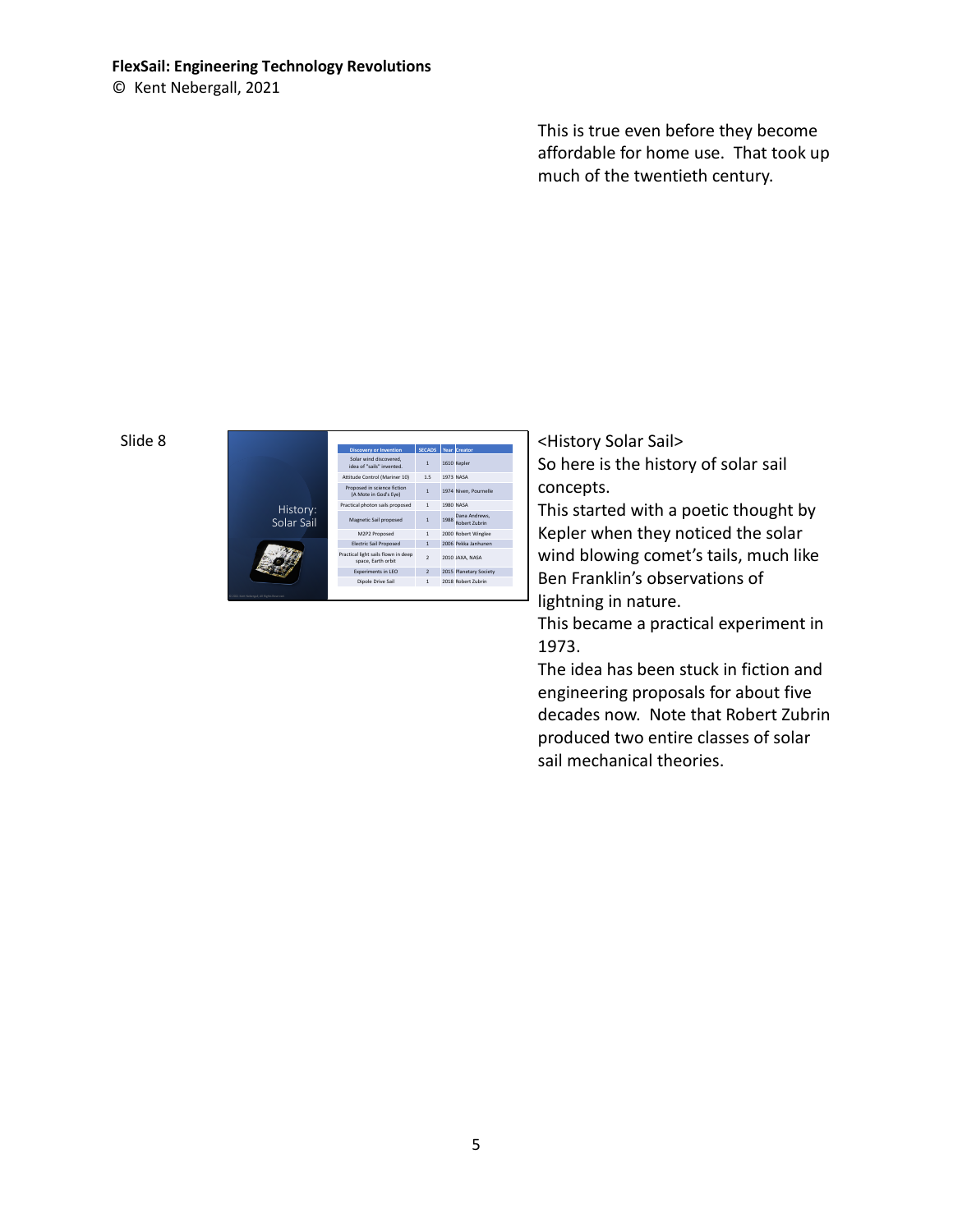© Kent Nebergall, 2021

# Slide 9

|      | <b>SECADS Chart: Solar Sail</b> |             |             |                      |
|------|---------------------------------|-------------|-------------|----------------------|
|      |                                 |             |             |                      |
| 2025 | Science                         | Engineering | Convergence | <b>Affordability</b> |
| 2020 |                                 |             |             |                      |
| 2015 |                                 |             |             |                      |
| 2010 |                                 |             |             |                      |
| 2005 |                                 |             |             |                      |
| 2000 |                                 |             |             |                      |
| 1995 |                                 |             |             |                      |
| 1990 |                                 |             |             |                      |
| 1985 |                                 |             |             |                      |
| 1980 |                                 |             |             |                      |
| 1975 |                                 |             |             |                      |
| 1970 |                                 |             |             |                      |

<SECADS Solar Sail> If we graph this the same way, we see a lot of concepts. But only recently any low-cost flight experiments. If you are wondering, we are currently between the year 1834 and 1864 on the motor timeline. Note also that convergence hasn't happened yet.

So, let's change that.

# Slide 10



<SECADS Applied> Let's apply SECADS as a methodology to solar sail design. This is less like following a trail and more like building a road.



# <Science Phase>

So as Kepler observed, there are forces to be harnessed in deep space. There is light, of course. But we also have proton driven systems that take advantage of the solar wind itself.

And then there are magnetic fields, particularly in Earth orbit, that can be harnessed like an electric motor. Or we can build our own fields with onboard magnets.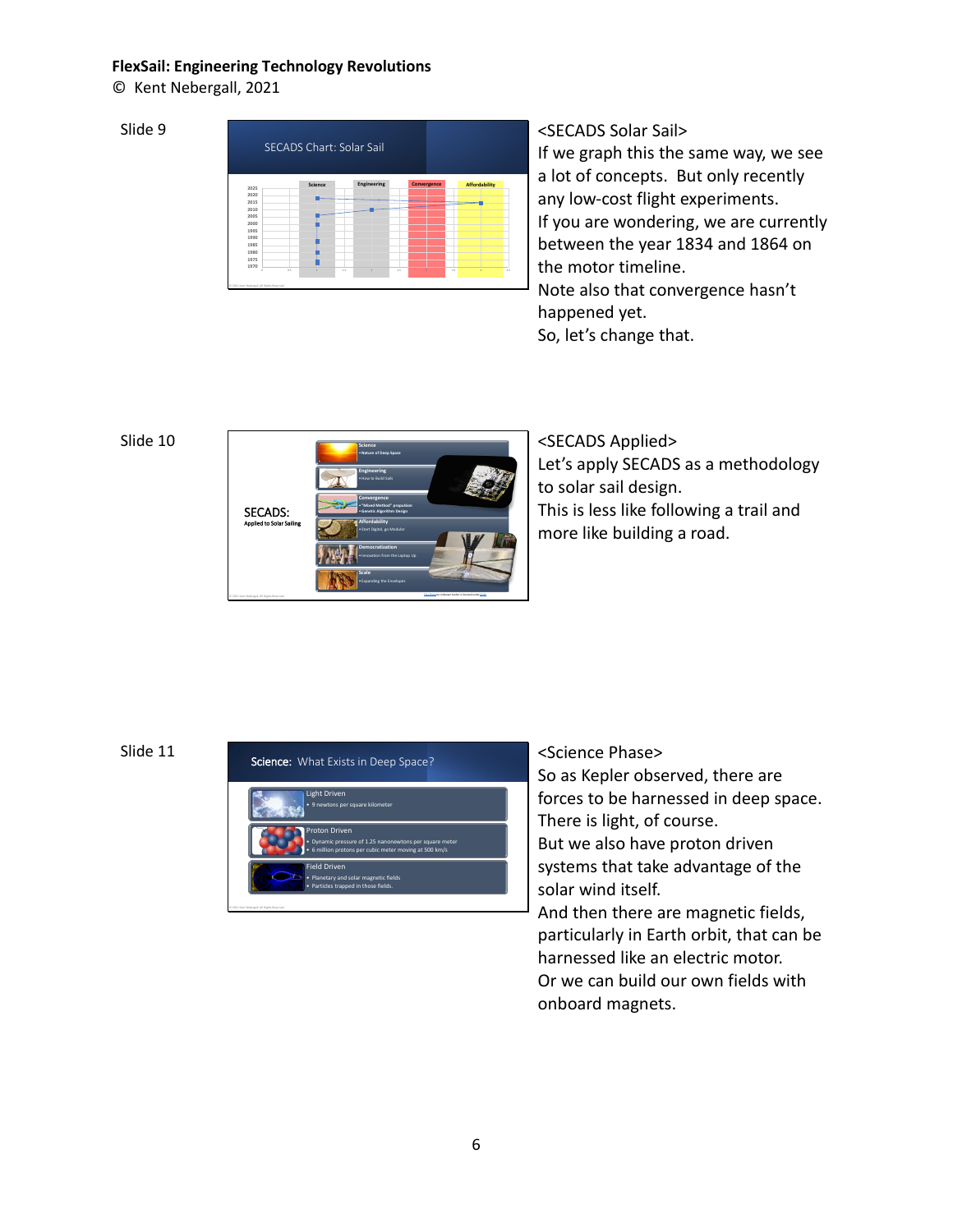© Kent Nebergall, 2021

Slide 12



<Engineering Phase> So each propulsion system has been invented in isolation from each other system. The magnetic confinement sail combines two forces – one natural and one artificial.

# Slide 13



<Convergence Phase> If we were to force a convergence wave, what would that look like? One idea would be to use the Lorentz Force. If you put a magnetic and electric field at a 90 degree to each other in a charged media, you can force the working fluid or gas out the end on the Z axis via magnetohydrodynamics. Speaking of magnets, what about pulsing magnetic or electrical fields a cross a phased array? Would that essentially be a rail gun for fields, but in three dimensions. Note that some of these may only work in dense radiation belts, but that's a valuable niche in the space economy. Lastly, we could capture solar wind in

magnetic fields and accelerate the resulting bubble along a rail. This would be the magnetic confinement sail concept combined with a rail gun. You would build a plasma bubble, then blow it away with great force.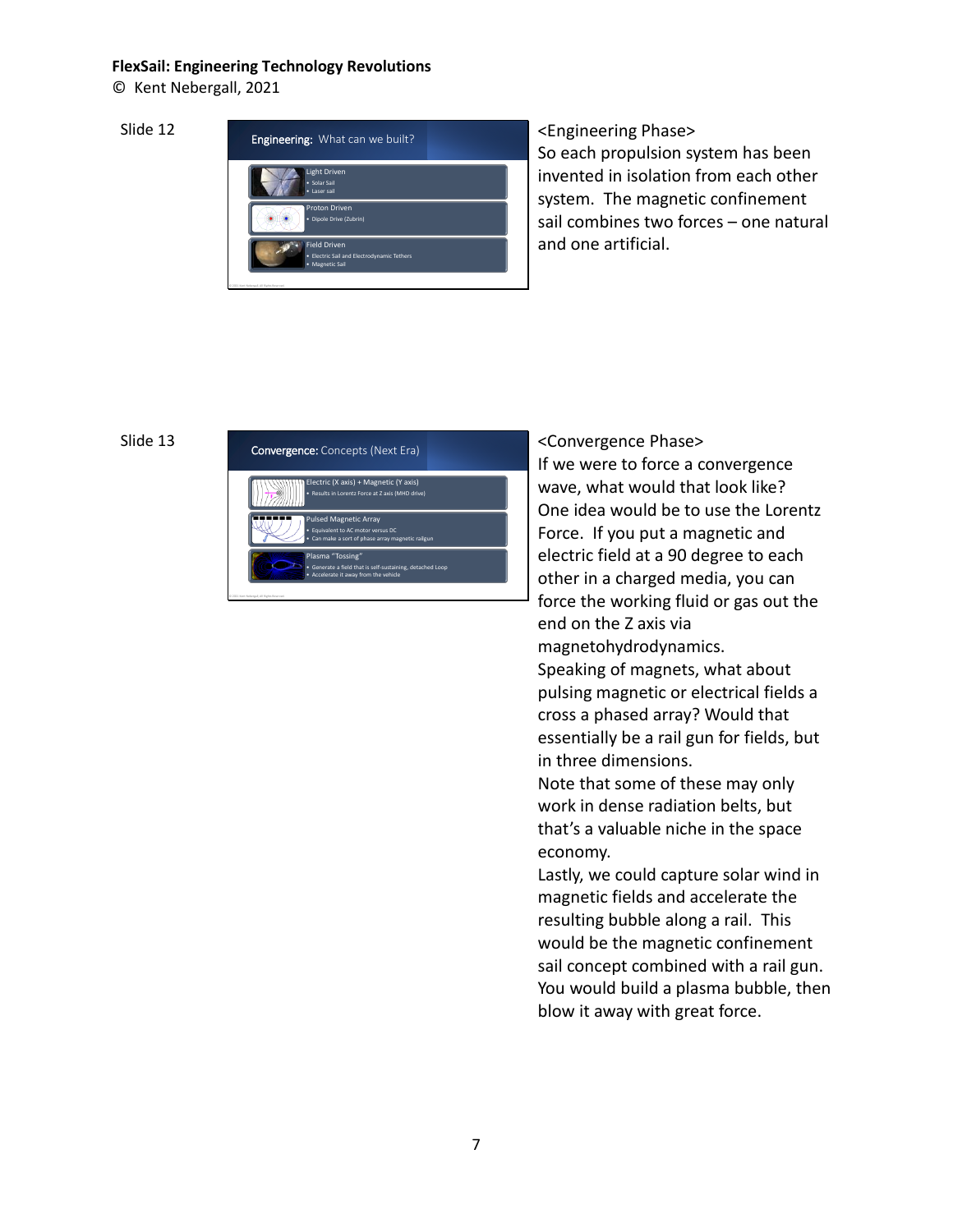© Kent Nebergall, 2021

Slide 14



<FlexSail Workbench> So we need a universal building block for such sail experiments, broken down to a very basic form. This is a concept for a ribbon that combines a solar power array, reflector, electric grid for Zubrin's Dipole Drive, and an array of electromagnets. The magnets and memory metals could deploy and reconfigure these ribbons and controllers in mid flight. Interesting, but how should we make this convergence workbench? For example, what is the best combination of each element in terms of size? And how should they be proportioned? And what is the best geometry?

# Slide 15



<AI Design Car>

A key technology for this sort of optimization would be the genetic algorithm.

Note that the race car frame above was designed in this way, and therefore looks more like the inside of a bird's hollow wing bone than a typical top-down blueprint.

We start by putting a version of the design in a solar wind tunnel computer model and simulate flight tests.

Then you make different versions with different sizes and shapes of array and have them compete based on performance.

The solar sail optimization system may come up with something similarly elegant like a dragonfly wing. Or something simple like a spinning disc.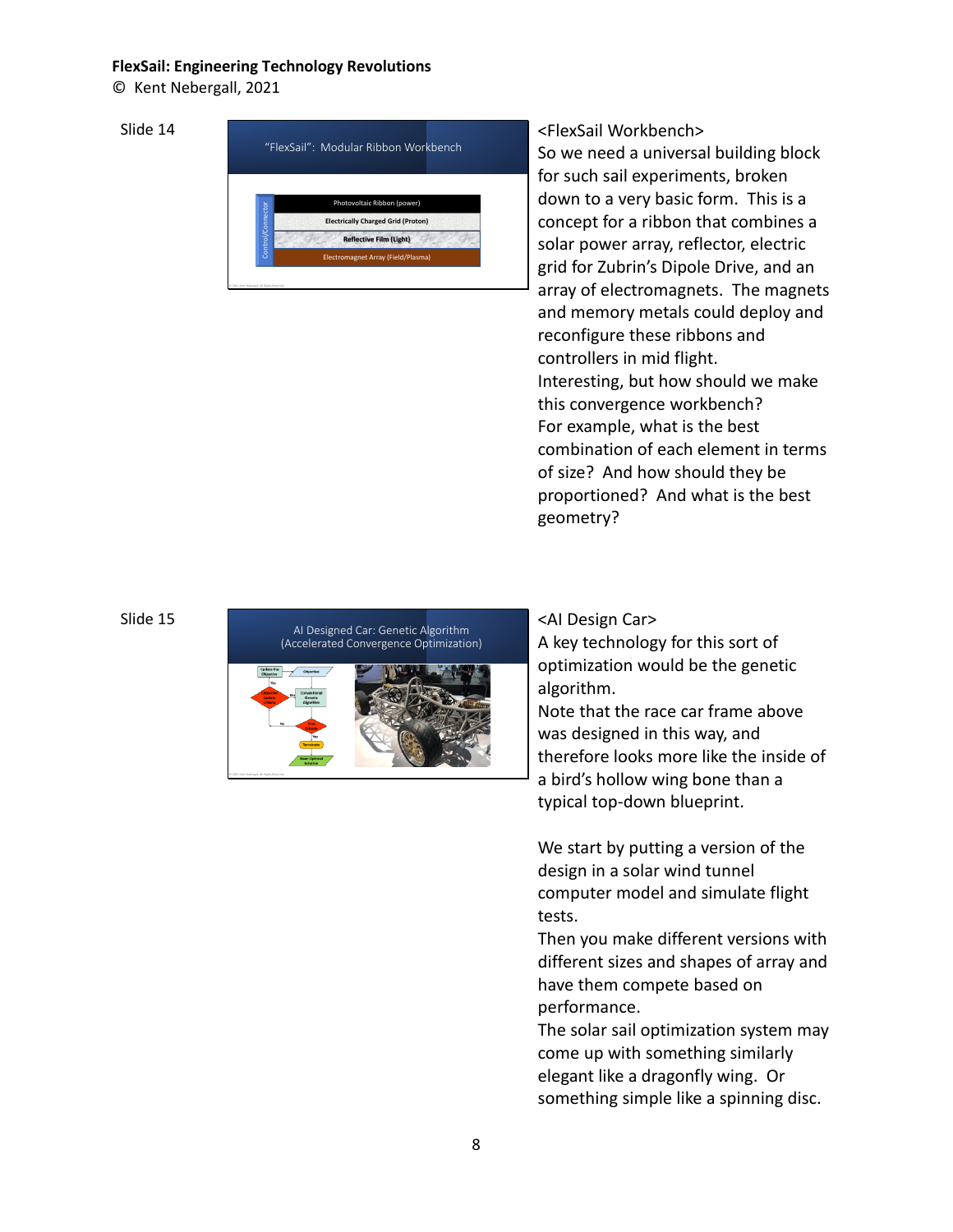© Kent Nebergall, 2021

But we would know a lot about the vehicle design before building anything at all.

## Slide 16



<FlexSail and AI> Here are some of the parameters we can use for optimization, like angles, dimensions and so on. We could make modular versions that reconfigure themselves for low earth orbit, the Van Allen belts, or deep space as needed.

# Slide 17



# <AI Design Levels>

We can further advance this design with historic data from solar weather satellites. While a static model is good for basic optimization, a realistic model is better for practical flight. We can go further by designing digital fleets of sails and seeing if they can flock like birds, with field effects shared across arrays of sails. This can be incredibly powerful at scale.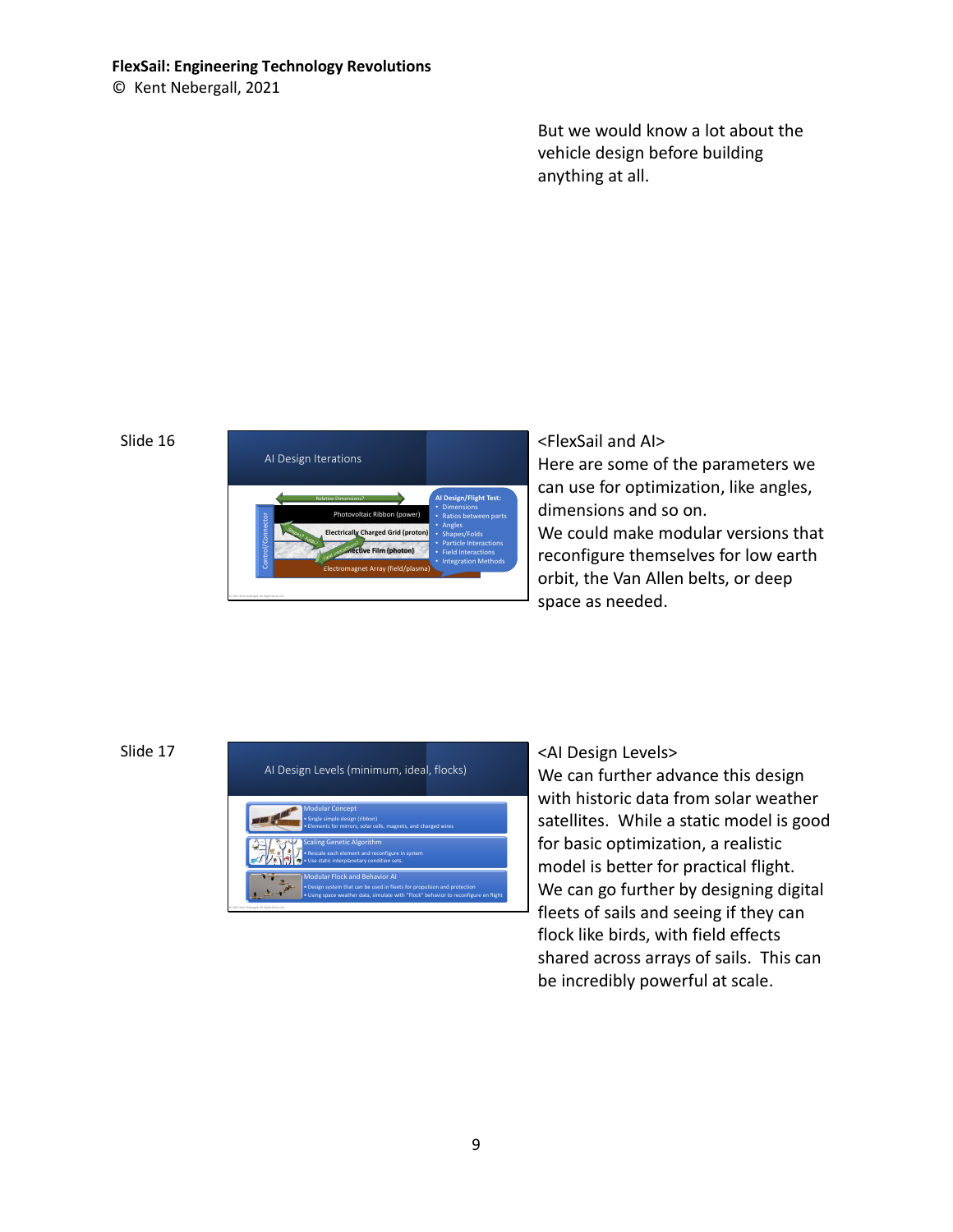© Kent Nebergall, 2021

Slide 18



# <Scale Prospects>

The obvious use of solar sails is for space probes that need to get somewhere in a hurry. But what about making an escort fleet to protect Mars Settlement fleets of Starships that depart or return every 26 months? They could help deflect solar flares before they reached the crews.

There is also some thought of solar wind shields at Earth-Sun and Mars-Sun L1 points.

## Slide 19

### Augmenting the Magnetosphere



<Augment Magnetosphere> At Earth, we have aurora because the same field that protects the equator and most of the planet channels that force into the poles. So massive solar storms start at the poles and work down to cause power grid failures. What if we put magnetic fleets in elliptical orbits?. During a solar storm, they would turn the fields on over the poles to help shield the planet from direct bombardment over the vulnerable areas. They could then either deflect it then and there or contain it and release it high over the opposite pole before returning. Most storms would be short enough that the satellite would only get one or two chances to protect the planet. A mars version could help protect that the atmosphere from solar wind. It can also have a third orbit to release plasma downwind. Or it could have a sunward orbit if the method is purely for shielding.